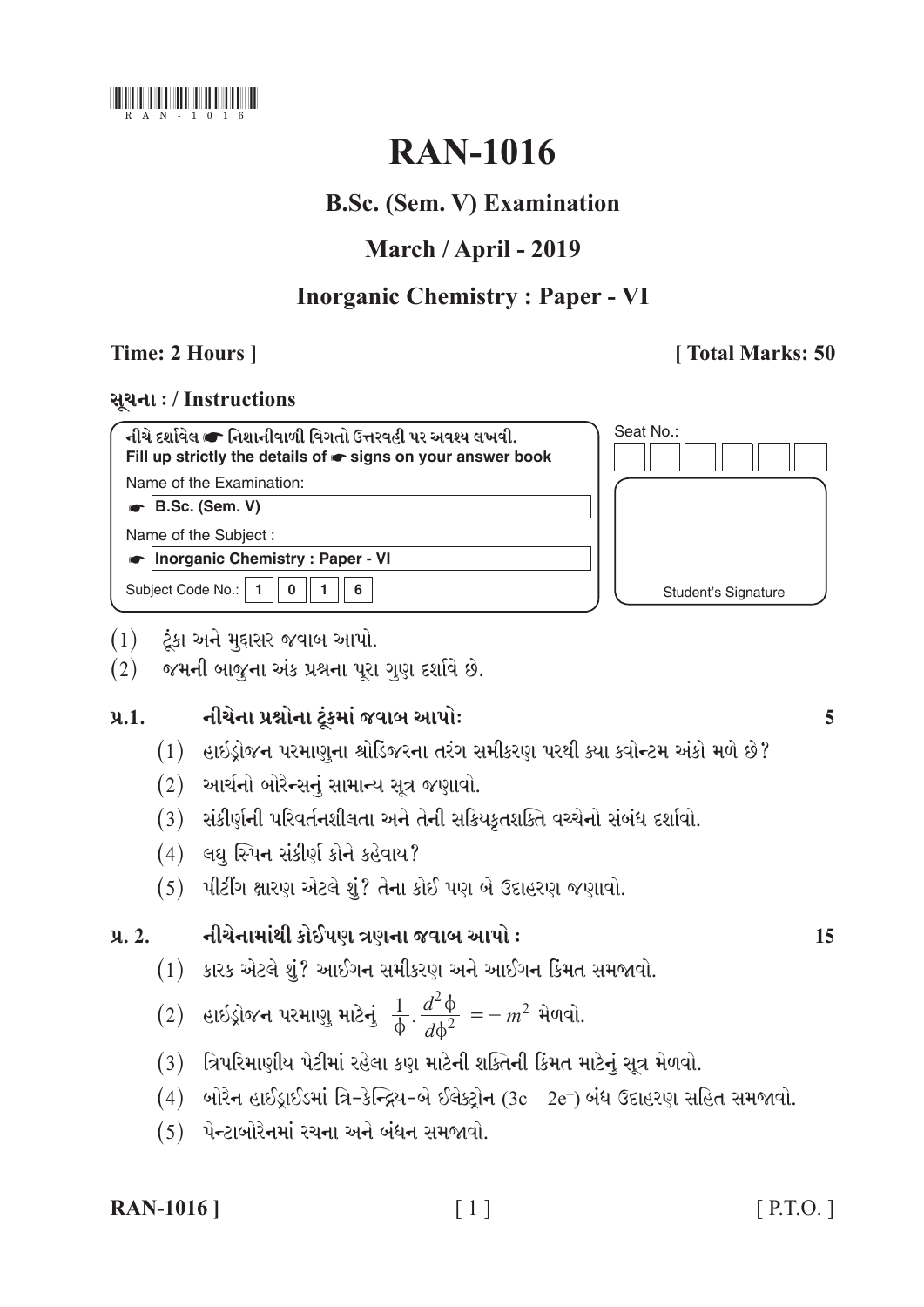#### નીચેનામાંથી કોઇપણ ત્રણના જવાબ આપોઃ  $9.3.$

- $(1)$  ટાન્સ અસરના સ્થિતવીજ ધ્રુવીભવનવાદની ચર્ચા કરો.
- $(2)$  પરિવર્તનશીલતા એટલે શું? પરિવર્તનશીલતાને અસર કરતાં પરિબળો જણાવો.
- $(3)$  [FeF]<sup>3-</sup> સંકીર્ણ આયનનો શક્તિ સ્તર આકૃતિ દોરો અને ચુંબકીય ગુણધર્મ સમજાવો.
- $(4)$  જાહન-ટેલર સિલ્ફાંત સમજાવો.  $d^4$  ઉચ્ચ સ્પિન અને  $d^8$  નિમ્ન સ્પિન અષ્ટફલકીય સંકીર્ણમાં વિકતિ સમજાવો.
- (5) ધાતુ સંકીર્ણના ઉષ્માગતિકીય તથા ગતિજ અભ્યાસનું મહત્વ સમજાવો.

#### નીચેનામાંથી કોઇપણ ત્રણના જવાબ આપોઃ  $9.4.$

- $(1)$  એનોડિક અને કેથોડિક નિરોધકો પર ટંકનોંધ લખો.
- (2) ક્ષારણ એટલે શું? ક્ષારણનો વીજ-રાસાયણિક સિદ્ધાંત સમજાવો.
- $(3)$  આચ્છાદ એટલે શું? તેનાં પ્રકારો જણાવો.
- (4) ધાત કાર્બોનિલમાં પારસ્કત વર્ણપટનો ઉપયોગ જણાવો.
- $(5)$  Fe  $(CO)_{5}$  રચના અને બંધન ચર્ચો. તથા તેનો EAN ગણો.

### **ENGLISH VERSION**

### **Instructions:**

- (1) As per the instruction No. 1 of the page No. 1.
- (2) Write short and to the point answers.
- (3) Figures to the right indicate full marks of the question.

#### Answer the following questions in brief: Q.1.

- (1) Which quantum numbers are obtained from Hydrogen atom Schrodinger's wave equation?
- (2) Give general formula of Arachno boranes.
- (3) Give relationship between lability and activation energy of complex.
- (4) What is called low spin complexes?
- (5) What is pitting corrosion? Give any two examples of it.

#### $O.2.$ Answer any three of the following:

- (1) What is operator? Explain eigen equation and eigen value.
- (2) Obtain the equation  $\frac{1}{\phi} \cdot \frac{d^2 \phi}{d \phi^2} = -m^2$  for hydrogen atom.
- (3) Obtain the equation for energy of a particle in a three dimensional box.
- (4) Explain three centre-two electron  $(3c 2e^{-})$  bond in boron hydrides with suitable example.
- (5) Explain structure and bonding in pentaborane.

**RAN-1016** |

[Contd.

5

15